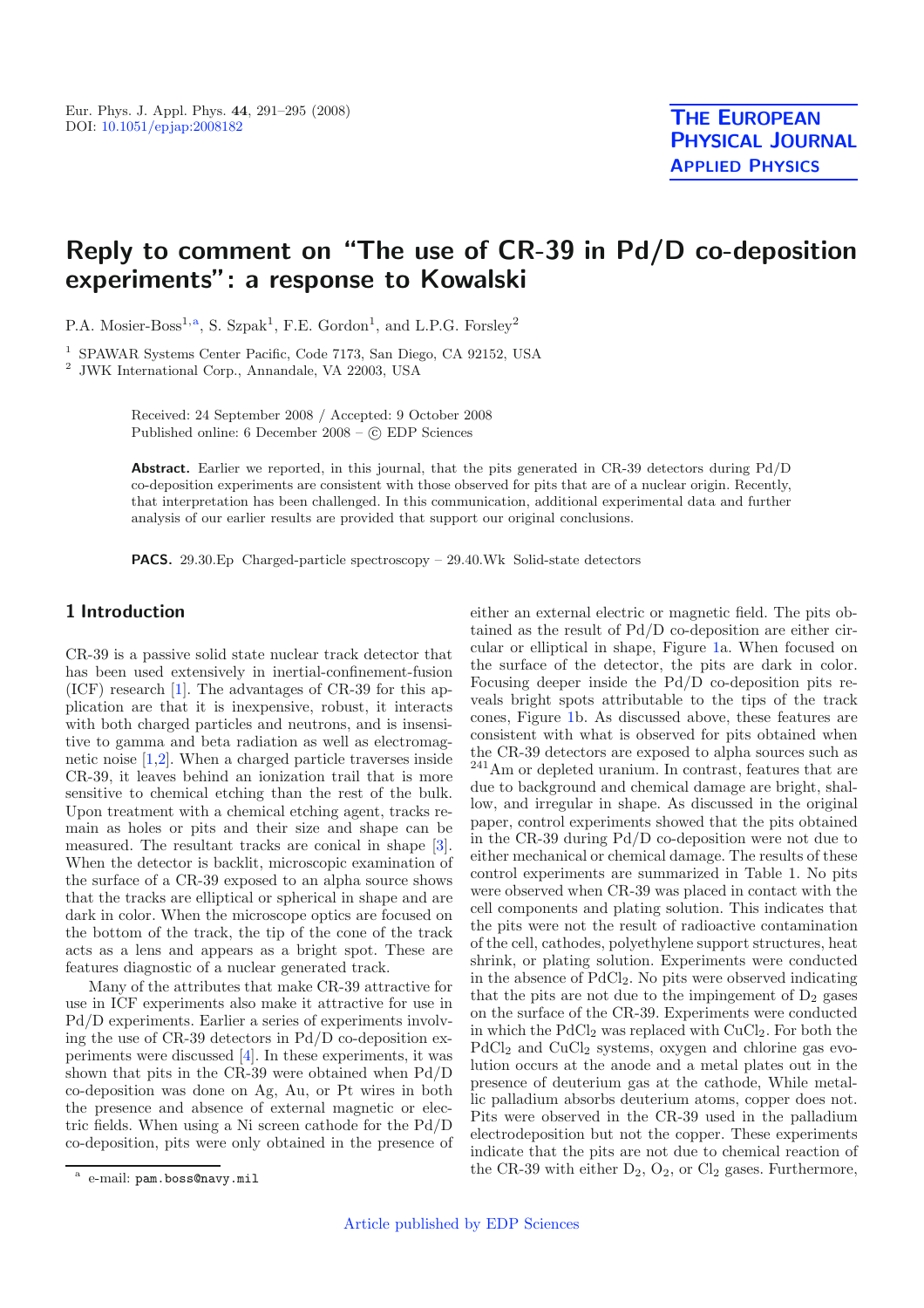

<span id="page-1-0"></span>**Fig. 1.** Images of pits in CR-39 created as the result of a Pd/D co-deposition reaction. Ag wire, no external field experiment,  $1000 \times$  magnification. (a) Focus on the surface of the CR-39, (b) overlay of two images taken at two different focal lengths (surface and the bottom of the pits), (c) results of computer modeling the track indicated by an arrow in (a). This is the shape of the track obtained for a 1.3 MeV alpha particle hitting the CR-39 detector at a 35◦ angle after 6 h of etching at an etch rate of 1.25  $\mu$ m h<sup>-1</sup>.

| Experiment                             | Pits?          | Conclusions                                 |
|----------------------------------------|----------------|---------------------------------------------|
| $PdCl2-LiCl$ co-deposition in $D2O$    | <b>YES</b>     | Pits are observed where Pd deposit          |
|                                        |                | was in contact with CR-39. The Pd           |
|                                        |                | deposit is the source of the pits.          |
| Cathodes, plating solution, $PdCl2$ in | N <sub>O</sub> | Pits are not due to radioactive             |
| contact with $CR-39$ – No electrolysis |                | contamination of the cell components        |
| LiCl electrolysis in $D_2O$            | N <sub>O</sub> | $D_2$ gas impinging on the surface is       |
|                                        |                | not responsible for the pits                |
| $CuCl2-LiCl$ electroplating in $D2O$   | NO             | Electrochemically generated $D_2$ , $O_2$ , |
|                                        |                | and $Cl2$ gases do not cause pits. Metal    |
|                                        |                | dendrites piercing into CR-39 not           |
|                                        |                | responsible for the pits.                   |
| $PdCl_2-LiCl$ co-deposition in $H_2O$  | YES            | More than four orders of magnitude          |
|                                        |                | fewer pits are observed than for $D_2O$ .   |
|                                        |                | Observed pits could be due to $Pd/D$        |
|                                        |                | interactions.                               |

**Table 1.** Summary of control experiments.

since both the Pd and Cu deposits are dendritic, the pits observed in the Pd system are not the result of dendrites piercing into the CR-39 detectors. In yet another series of experiments,  $D_2O$  was replaced with  $H_2O$ . Pits were obtained in the light water system but the density of tracks was at least four orders of magnitude less than was observed in the heavy water system. Since the natural abundance of deuterium in light water is 0.015%, it is possible that the tracks observed in the light water experiments could actually be due to Pd/D interactions.

The focus of the earlier paper [\[4](#page-4-3)] was to show that pits were obtained in the Pd/D system, to demonstrate that the characteristics of the pits were consistent with those observed for CR-39 exposed to energetic particle sources, and that the pits did not have a chemical or mechanical origin. There was no discussion as to the identity or energy of the energetic particles causing the pits as these aspects were and are still under investigation. However, Kowalski has recently written a paper commenting on the nuclear origin of the pits obtained as a result of Pd/D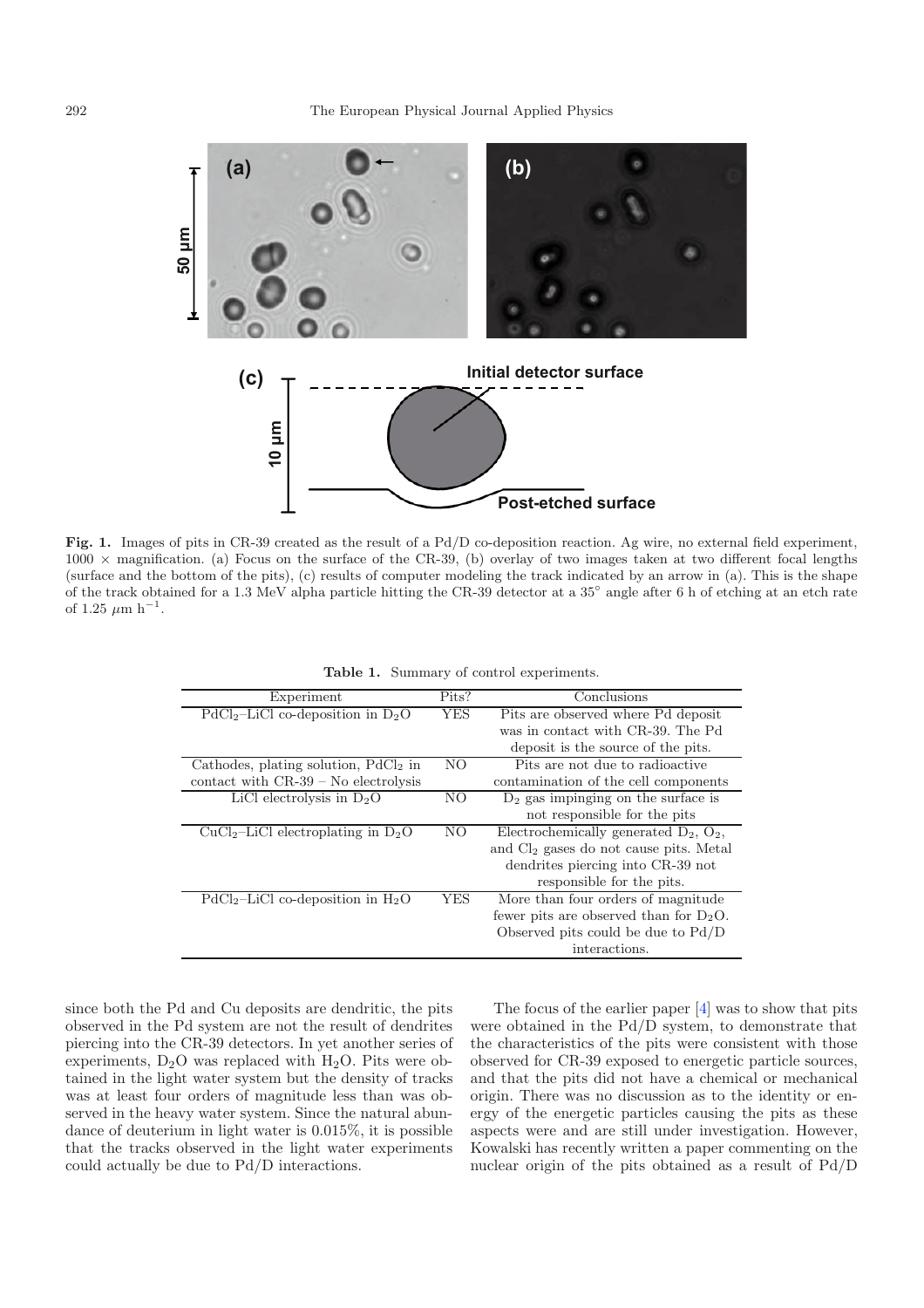co-deposition [\[5\]](#page-4-4). Specifically he claims that the observed pits are too large to be attributable to alpha particles. In this communication we address the issues brought up by Kowalski. Specifically we discuss the results of spacer experiments using 6 *µ*m Mylar between the cathode and the CR-39 detector as well as the results of track modeling.

## **2 Results and discussion**

### **2.1 Energy of the particles produced as a result of Pd/D co-deposition**

Kowalski [\[5](#page-4-4)] has compared the mean relative size of the pits obtained as the result of Pd/D co-deposition, Figure 5 [\[4](#page-4-3)], with those obtained after exposing the CR-39 detector to an  $241$ Am source, Figure 4 [\[4\]](#page-4-3). He measured the widths of the tracks and concluded that the Pd/D generated pits are  $1.70 \pm 0.17$  times larger than the pits resulting from exposure to <sup>241</sup>Am. He then compared the ratio of 1 MeV alpha tracks with 4 MeV tracks using a calibration curve that was generated by Brun et al. [\[6\]](#page-4-5) The ratio was  $1.23 \pm 0.12$ . Based upon this ratio, he claims that the Pd/D co-deposition pits are too big to be attributed to alpha particles.

There are a number of problems with the analysis done by Kowalski. For reasons that will be discussed *vide infra*, we have experimental data that suggests that the energy of the particles generated as a result of Pd/D codeposition are on the order of 1 MeV. The energy of the alphas emitted by  $^{241}$ Am is 5.6 MeV and not 4 MeV. Using Kowalski's calibration curve [\[5\]](#page-4-4), the 1 MeV to 5.6 MeV ratio is  $1.30 \pm 0.13$ . In addition, the calibration curve that Kowalski used was generated using CR-39 obtained from Track Analysis Systems Ltd, UK and Pershore Moulding Ltd, UK. The CR-39 used in the Pd/D co-deposition experiments were obtained from Fukuvi. It is well known that there are variations in the quality of CR-39 between different manufacturers as well as batch-to-batch variations. To address this issue, we routinely expose one corner of our CR-39 detectors to an <sup>241</sup>Am source and use its alpha tracks as an internal standard. Consequently the calibration curve used by Kowalski is not applicable for Fukuvi CR-39. Using a calibration curve that was generated using Fukuvi CR-39 [\[7\]](#page-4-6), the 1 MeV to 5.6 MeV ratio is  $1.50 \pm 0.15$ . Within the uncertainties, this ratio is in agreement with the  $1.70 \pm 0.17$  ratio Kowalski reports for the comparison between the Pd/D generated pits and the <sup>241</sup>Am pits.

Experiments have been conducted using 6 *µ*m Mylar between the detector and the cathode. In these experiments, a ∼90% decrease in the number of tracks is observed. Linear energy transfer (LET) curves indicate that the 6  $\mu$ m Mylar cuts of  $\leq 0.45$  MeV protons and *<*1.05 MeV alphas. Consequently the majority of the particles are either *<*0.45 MeV protons and/or *<*1.05 MeV alphas. The energies of the particles are supported by computer modeling of the tracks [\[8](#page-4-7)[,9](#page-4-8)]. The ionization trail created by the energetic particle traversing through the CR-39 is more sensitive to chemical etching than the rest <span id="page-2-1"></span>of the bulk, i.e.  $V_T > V_B$  where  $V_T$  and  $V_B$  refer to the rates of etching the track and the bulk respectively. For alpha particles, the relationship between  $V_T$  and  $V_B$  is described by the following equation [\[6](#page-4-5)]:

$$
V_T = V_B \left( e^{(-a_1 x + a_4)} - e^{(-a_2 x + a_3)} + e^{a_3} - e^{a_4} + 1 \right) \tag{1}
$$

where x is the residual range of the alpha particle and  $a_1 = 0.1, a_2 = 1, a_3 = 1.27, \text{ and } a_4 = 1.$  Using the above equation, the track indicated by an arrow in Figure [1a](#page-1-0) was computer analyzed. This track has an elliptical shape indicating that the particle has entered the surface of the CR-39 detector at an angle. Computer modeling shows that a 1.3 MeV alpha particle hitting the surface of the CR-39 at a 35◦ angle will cause a track with a similar elliptical shape, Figure [1c](#page-1-0). The ratio of the minor vs. major axis of the track indicated by an arrow in Figure [1a](#page-1-0) is 0.88. This matches the ratio (0.89) of the computer-generated track in Figure [1c](#page-1-0).

#### **2.2 Sequential etching**

In addition to the control experiments to exclude chemical and mechanical explanations for the pits obtained as a result of Pd/D co-deposition, sequential etching of the CR-39 detectors was done [\[4](#page-4-3)]. These results were shown in the supplementary online materials. Figure  $S1<sup>1</sup>$  $S1<sup>1</sup>$  $S1<sup>1</sup>$  showed the changes in the pits obtained by exposure to an  $^{241}$ Am alpha source as the detector was etched for 9, 12, 16, and 20 h. Figure S2 showed the changes observed for pits generated as the result of Pd/D co-deposition as the detector was etched for 9, 12, 16, and 20 h. As indicated *vide supra*, we expose one corner of the CR-39 detector to the  $^{241}$ Am alpha source prior to running the Pd/D co-deposition experiment. The pits shown in Figures S1 and S2 were on the same chip. This assures that both kinds of pits were subjected to the same etching conditions. In our original paper we indicate that the pits seen in Figures S1 and S2 both exhibit the same kind of behavior as the detectors are etched, i.e. they get bigger, shallower, and more circular in shape the longer they are etched. Further discussion on the formation and growth of tracks as a function of etching time can be found in a review written by Nikezic and Yu [\[3](#page-4-2)].

<span id="page-2-0"></span>In his analysis of Figures S1 and S2, Kowalski claims that the sizes of pits due to the alpha particles, Figure S1, keep growing between 16 and 20 h of etching while the Pd/D generated pits, Figure S2, remain the same [\[5\]](#page-4-4). Visual inspection of the pits in Figure S2 shows that the pits are getting larger [\[4\]](#page-4-3). Figures [2a](#page-3-0) and [2b](#page-3-0) show the 9 h etch time images obtained for the  $^{241}$ Am and Pd/D codeposition pits, respectively. Arrows in Figures [2a](#page-3-0) and [2b](#page-3-0) indicate the pits whose diameters were measured as a function of etch time. The  $^{241}$ Am pit was clearly caused by an alpha particle that has impacted the CR-39 detector at

<sup>1</sup> Figures S1–S5 are only available in electronic form, section "online material" at [http:/www.epjap.org/10.1051/epjap:](http:/www.epjap.org/10.1051/epjap:2007152.)<br>2007152.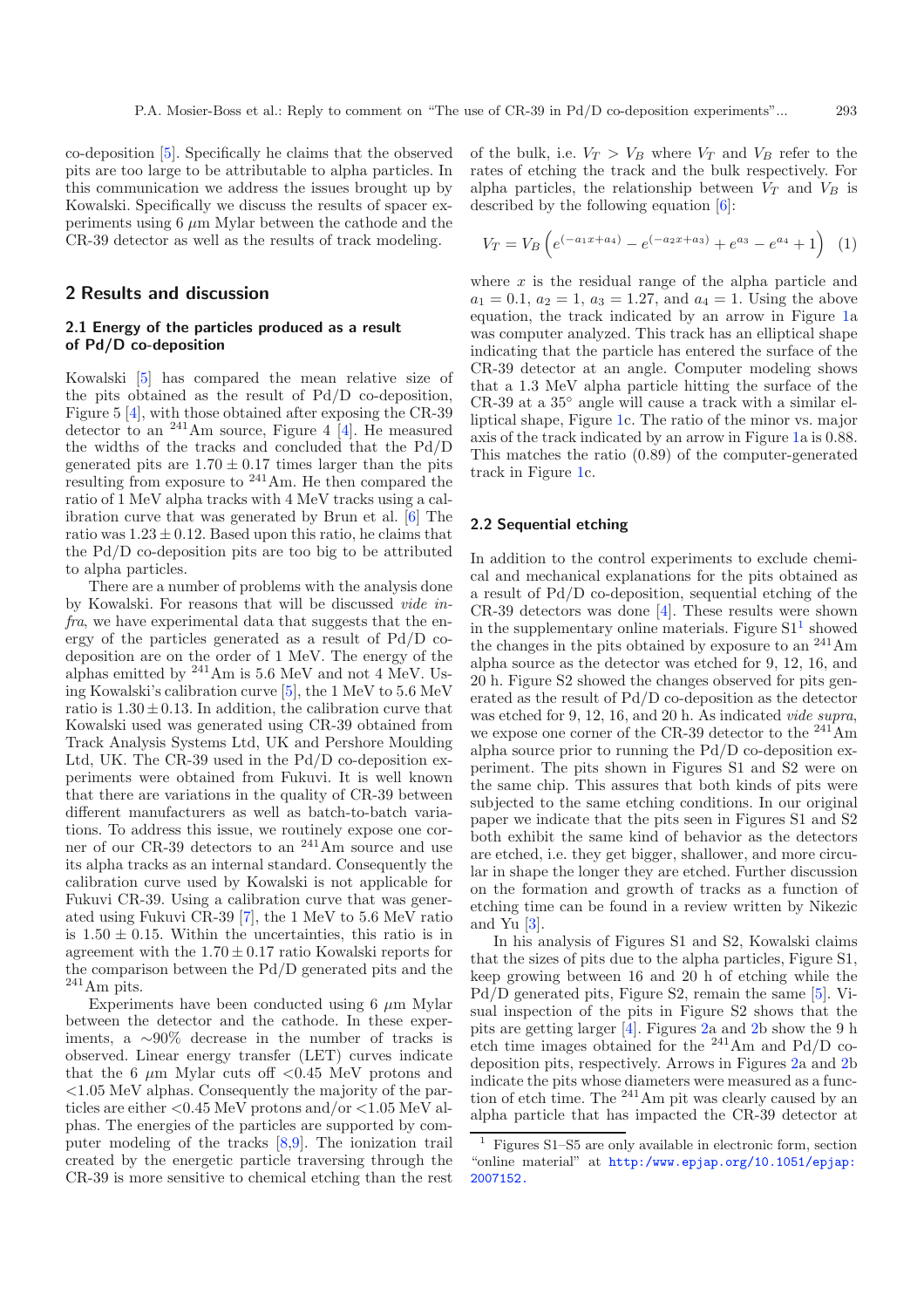an oblique angle. The pit generated as a result of Pd/D co-deposition exhibits a circular shape. The 6 *µ*m Mylar experiments suggest that the majority of the tracks generated have energies on the order of 1 MeV or less. Computer modeling, summarized in Figure [3,](#page-4-9) indicates that, for 1 MeV alphas, the angle of incidence cannot be determined by the shape of the pits. However, if the detector material is homogeneous, the track etch rate along the particle trajectory should be independent of the angle that the particle entered the detector [\[10\]](#page-4-10). Consequently, the <sup>241</sup>Am and Pd/D co-deposition pits can be compared directly. Figure [2c](#page-3-0) shows plots of pit diameter, as a function of etch time, obtained for the  $^{241}$ Am pit, both major and minor axis, and the Pd/D co-deposition generated pit. As can be seen, the plots are linear and have similar slopes indicating that the  $^{241}$ Am and Pd/D co-deposition pits are being etched at the same rate. This further supports the notion that the pits obtained during Pd/D deposition have a nuclear origin.

## **2.3 Corona discharge**

Kowalski states that the pits generated during Pd/D codeposition are as shallow as pits created in CR-39 by an induced corona discharge [\[5](#page-4-4)]. This statement implies that the pits are due to a corona discharge and do not have a nuclear origin. Again there are problems with this statement. As the modeling results indicate, Figure [1c](#page-1-0), alpha particles with energies on the order of 1 MeV leave shallow tracks. Although Kowalski does not indicate this in his comments, the corona discharge experiment he refers to was conducted in air. It is nontrivial to create a corona discharge in an aqueous system. The use of corona discharge to degrade organic contaminants in water has been explored by others [\[11](#page-4-11)[,12\]](#page-4-12). To degrade phenol in water, 15 kV were needed to create a corona discharge from a 50 *µ*m diameter Pt tip electrode [\[11\]](#page-4-11). It was observed that as the solution conductivity increases, higher voltages were required to create the corona discharge [\[12\]](#page-4-12). The Pd/D co-deposition experiments are conducted in the presence of an electrolyte (either LiCl or KCl). Consequently the solutions are highly conductive. Also the measured cell voltages do not exceed 8 V. For these reasons, it is highly unlikely that we are creating corona discharges in our experiments. Finally, if the pits observed in Pd/D coposition were indeed due to a corona discharge, such pits should have been observed in the  $CuCl<sub>2</sub>$  experiments. As indicated in Table 1, no pits were observed in the  $CuCl<sub>2</sub>$ experiments. The  $CuCl<sub>2</sub>$  experiments also indicate that the pits observed in the Pd/D co-deposition cannot be attributed to triboelectrical charging of the CR-39 surface whether or not an additional dielectric layer (e.g. 6  $\mu$ m) Mylar) is present.

# **3 Conclusions**

Earlier we reported that pits are formed on CR-39 detectors during Pd/D co-deposition. The pits are dark in color,



<span id="page-3-0"></span>**Fig. 2.** (a) Image of pits in CR-39 created by exposure to an  $241$ Am source, 1000  $\times$  magnification, obtained after 9 h of etching. (b) Image of pits in CR-39 subjected to a Pd/D codeposition experiment conducted on a Au wire in the presence of an external electric field,  $1000 \times$  magnification, obtained after 9 h of etching. (c) Plots of pit diameter (pits measured are indicated by arrows) as a function of etch time where:  $\circ$ ) corresponds to the Pd/D generated pit (the line has a slope of  $0.404 \pm 0.028$ ; ( $\blacklozenge$ ) is the major axis of the <sup>241</sup>Am generated pit (the line has a slope of  $0.434 \pm 0.038$ ); and ( $\bullet$ ) is the minor axis of the  $^{241}$ Am generated pit (the line has a slope of  $0.444 \pm 0.028$ .

circular/elliptical in shape, and have bright centers when focusing deeper in the plastic. These features are consistent with what is observed for nuclear generated tracks. A series of control experiments were conducted that indicated that the observed pits were not due to radioactive contamination of the cell components; or to impingement of the gas bubbles on the surface of the detector; or to chemical attack by  $D_2$ ,  $O_2$ , or  $Cl_2$  gases; or to the metal dendrites piercing into the plastic. More recently we have conducted experiments in which 6 *µ*m Mylar is placed between the CR-39 detector and the cathode. Both the 6 *µ*m Mylar experiments and computer modeling of the tracks suggest that the pits generated as a result of Pd/D co-deposition have energies on the order of 1 MeV or less.

Using a calibration curve for Fukuvi CR-39, it was shown that the ratio of 1 MeV to 5.6 MeV alphas is consistent with the ratio Kowalski reports for the comparison between the Pd/D generated pits and the <sup>241</sup>Am pits. Further analysis of the sequential etching results show that the Pd/D co-deposition pits and the 5.6 MeV alphas etch at the same rate. Because our cell voltages are between